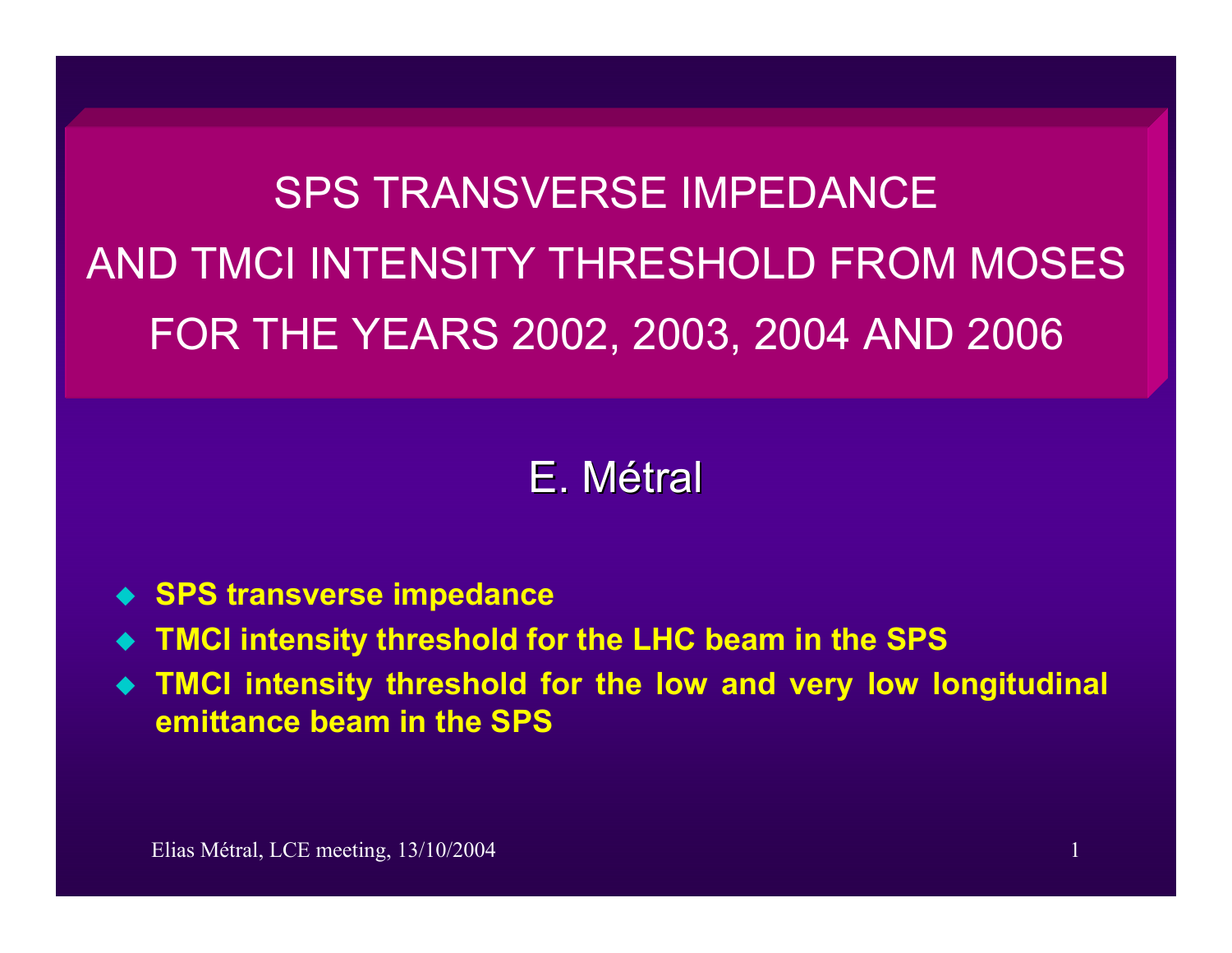### **2002 : Broad-Band (BB) impedance**

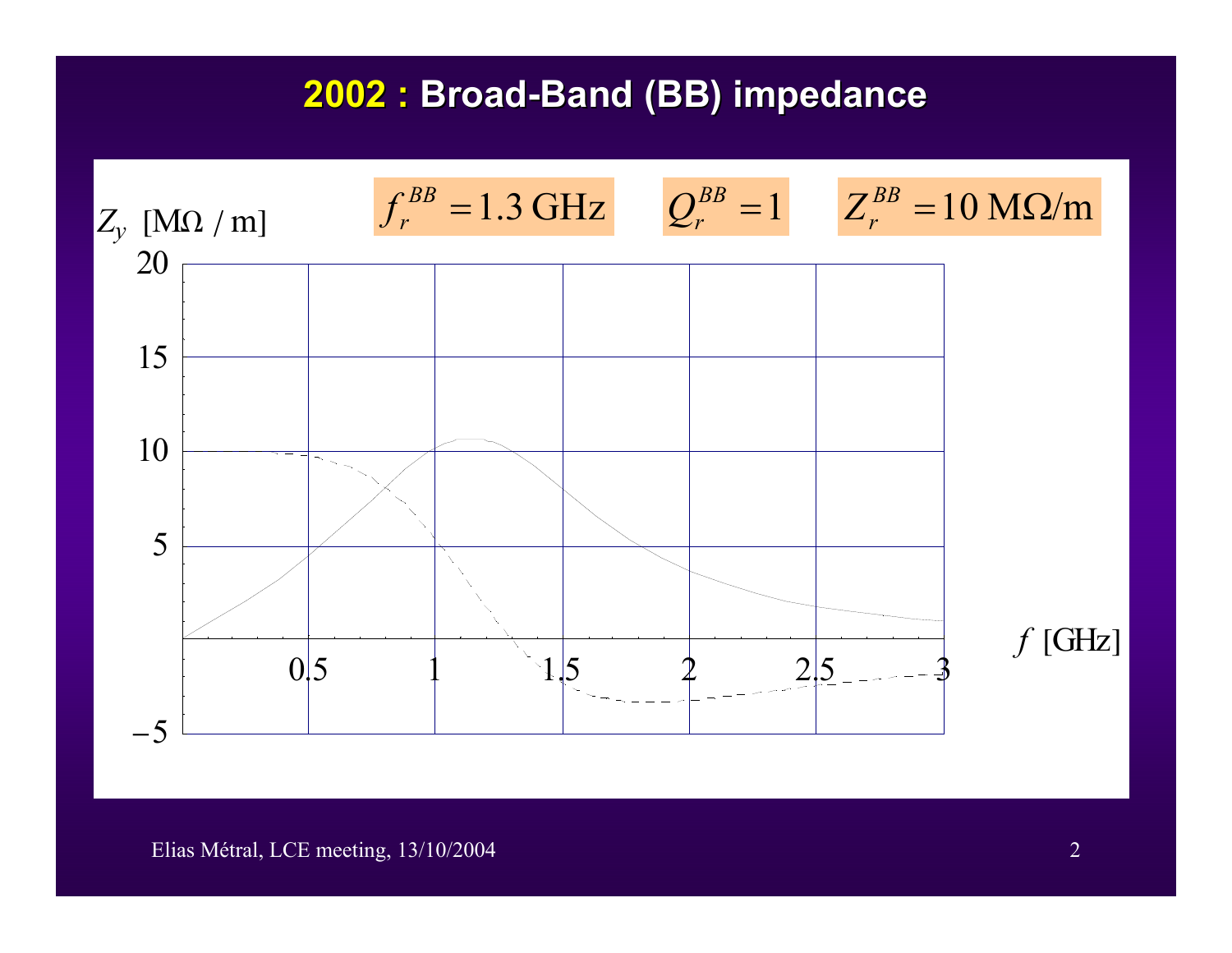### **2003 : BB + 5 MKE kickers with MKE kickers with 4A4 ferrite ferrite**



#### Elias Métral, LCE meeting, 13/10/2004 3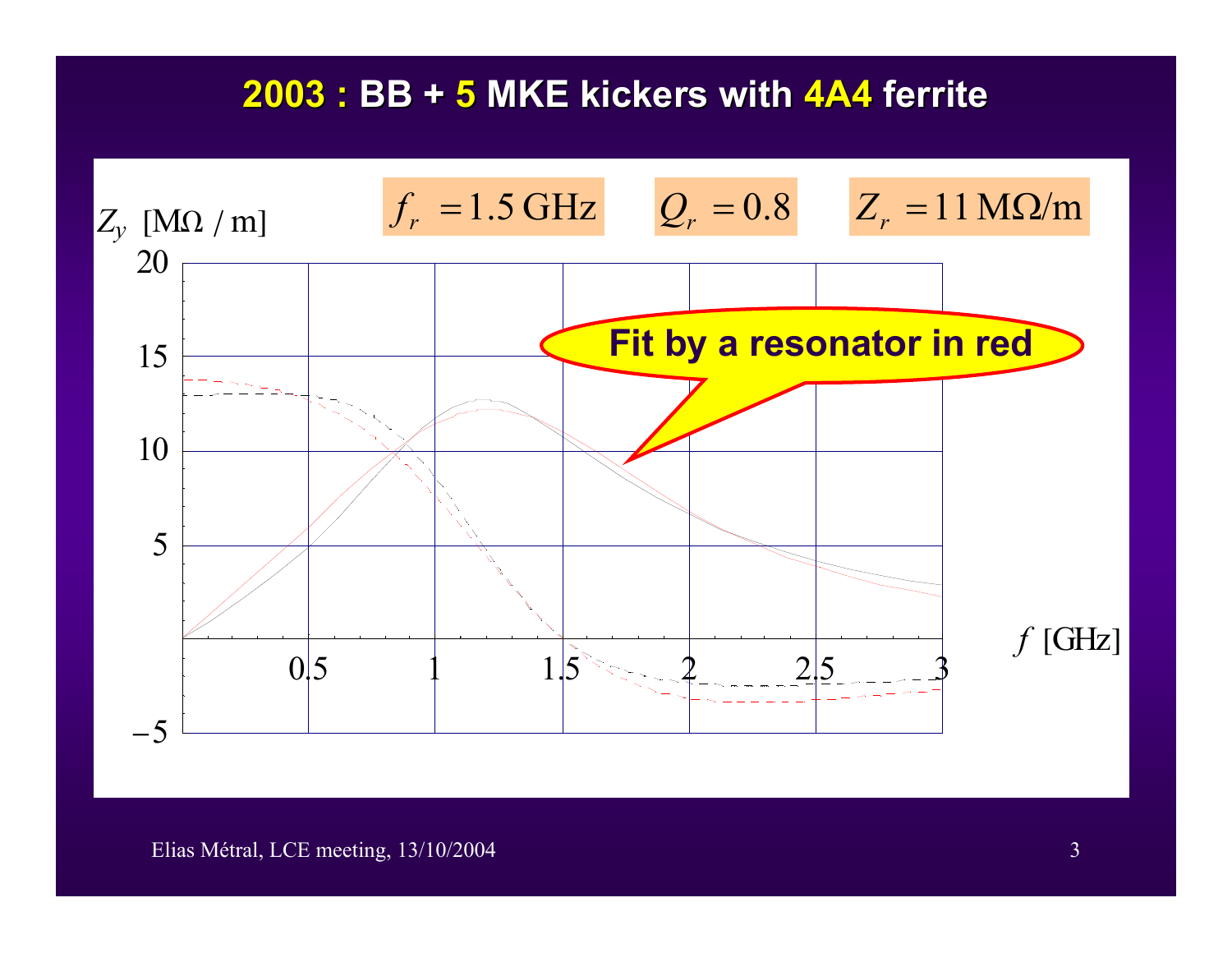### **2003 : BB + 5 MKE kickers with MKE kickers with 8C11 ferrite ferrite**

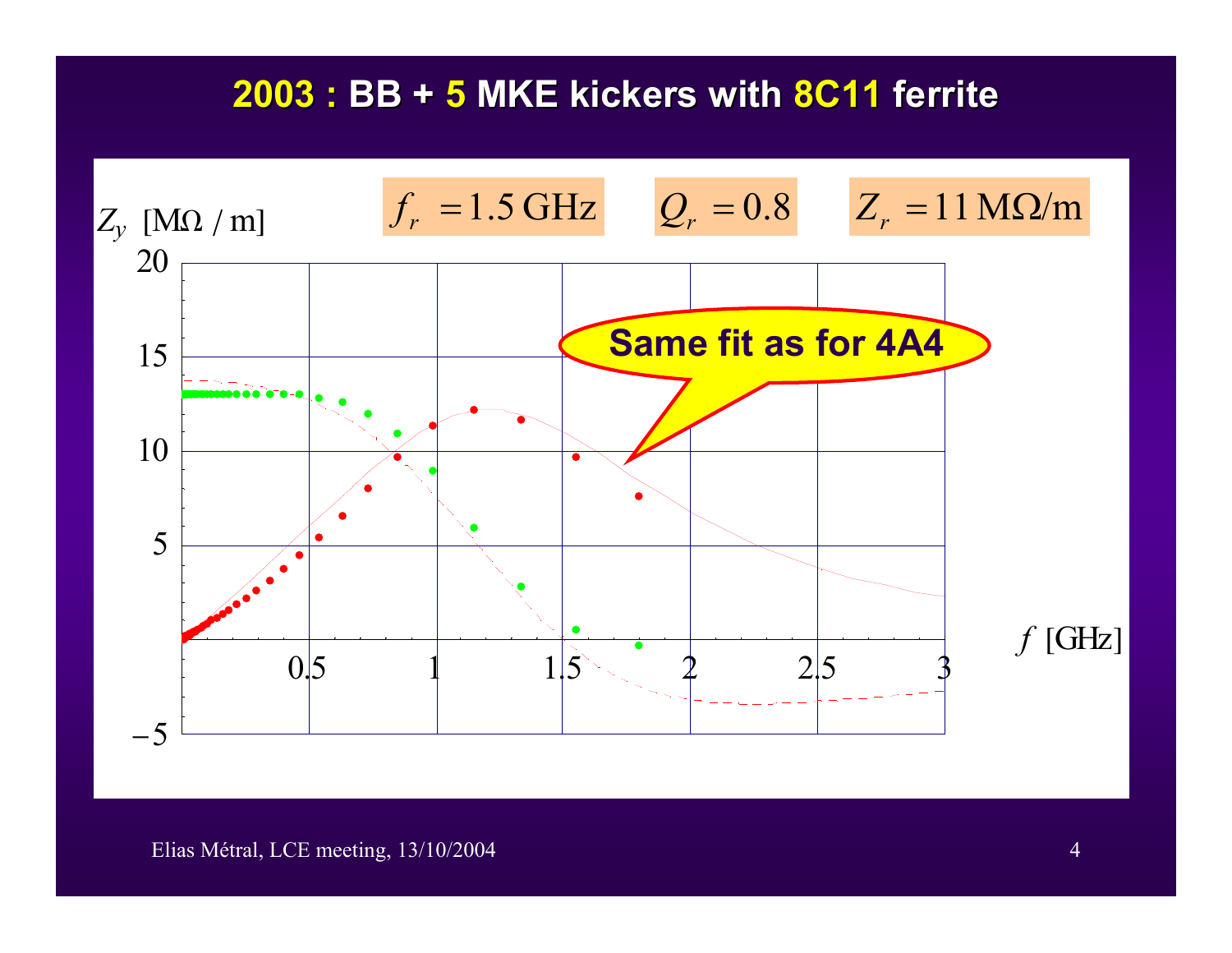#### **2006 : BB + 9 MKE kickers with MKE kickers with 4A4 ferrite ferrite**

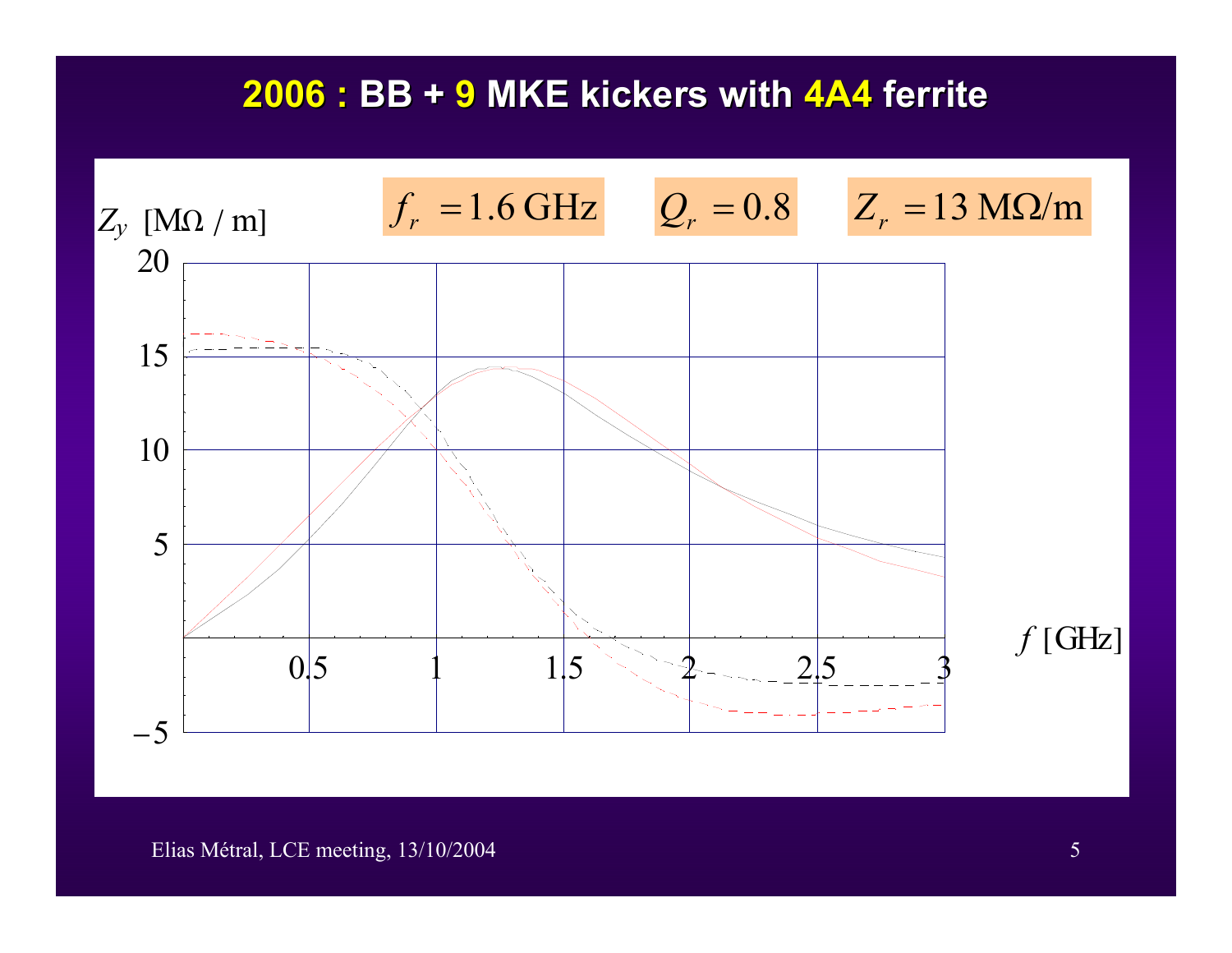### **2006 : BB + 9 MKE kickers with MKE kickers with 8C11 ferrite ferrite**



#### Elias Métral, LCE meeting, 13/10/2004 6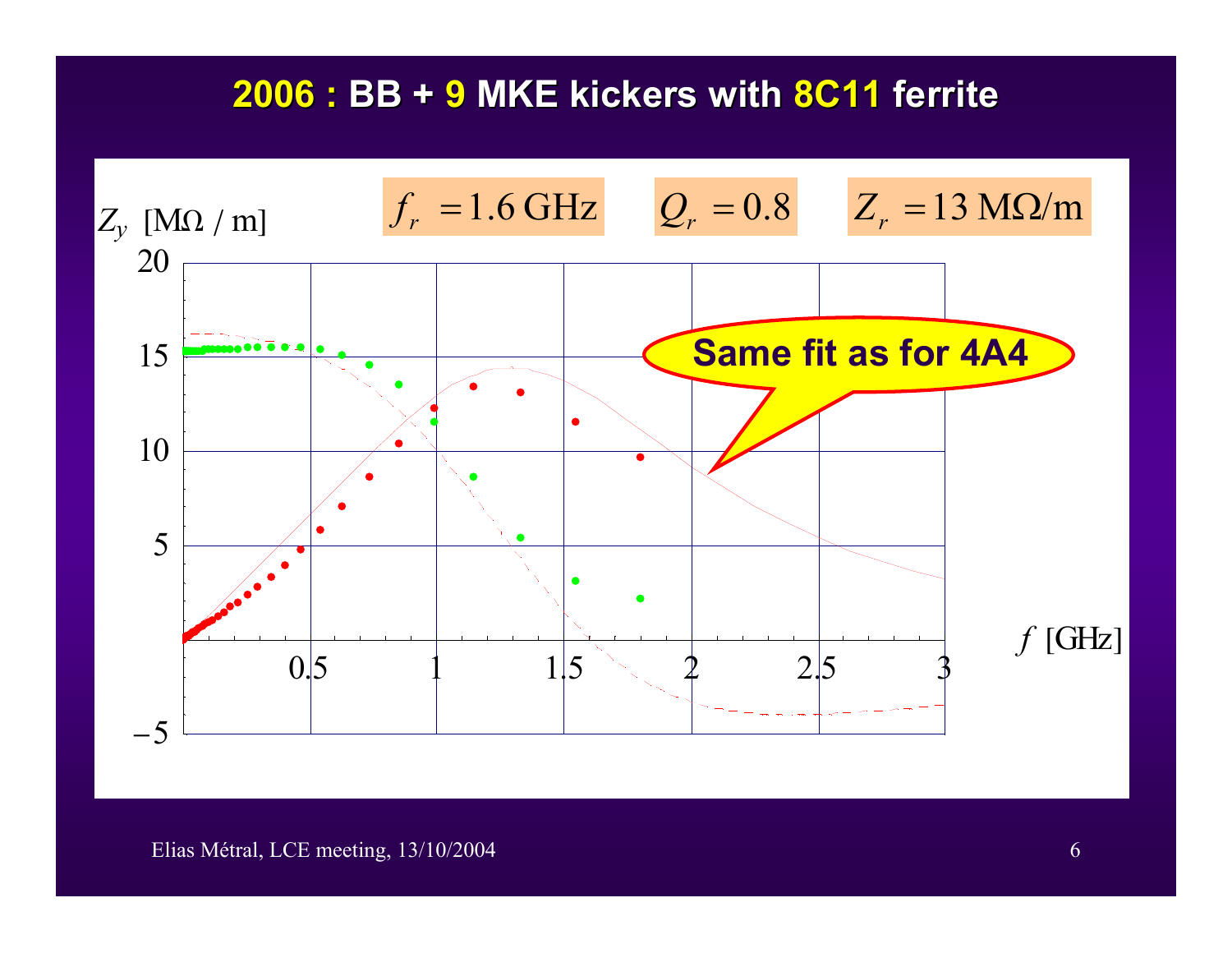## **TMCI intensity threshold from MOSES for the LHC beam in the SPS at 26 GeV/c**

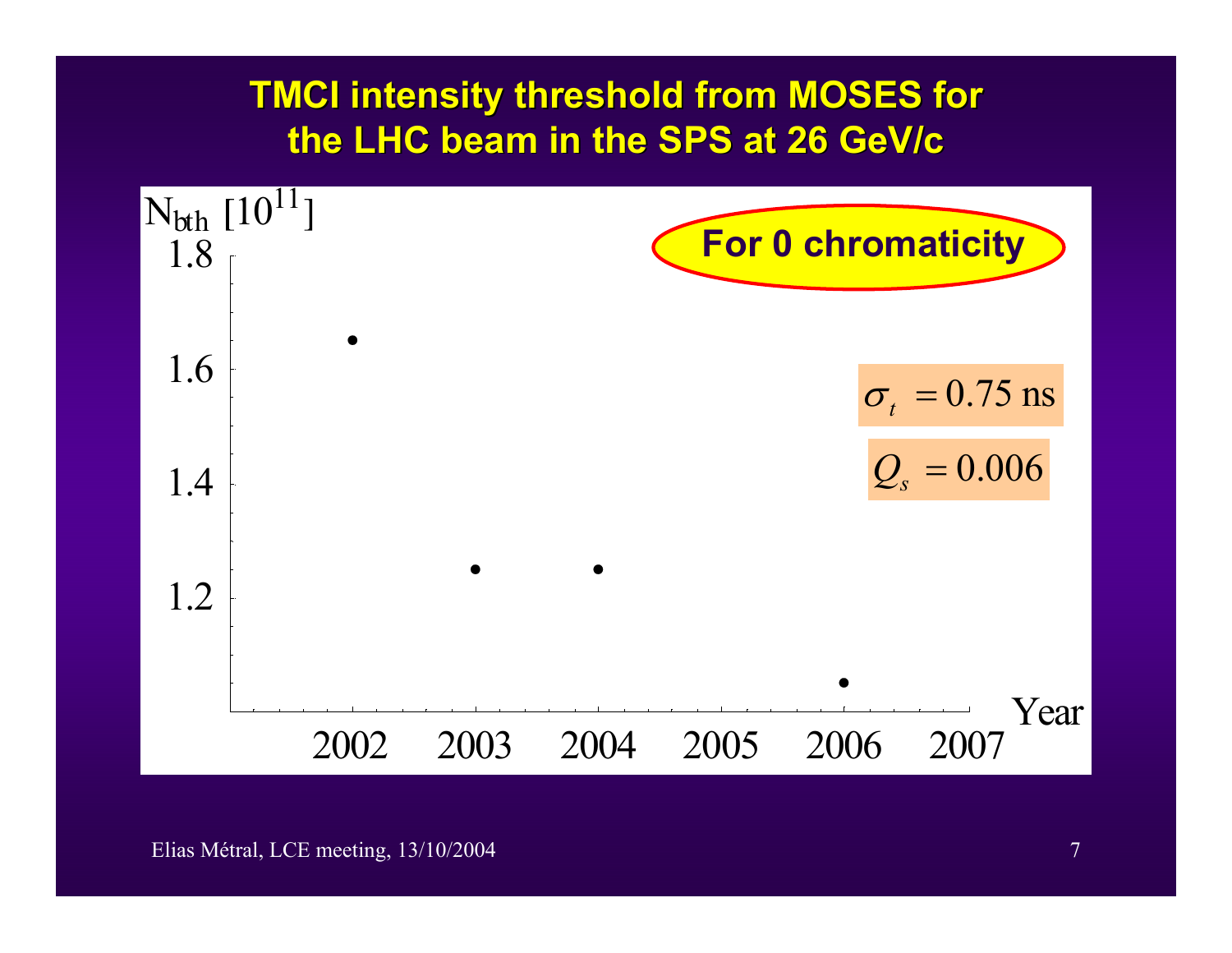# **TMCI intensity threshold from MOSES for the low longitudinal emittance beam in the SPS at 26 GeV/c**



Elias Métral, LCE meeting, 13/10/2004 8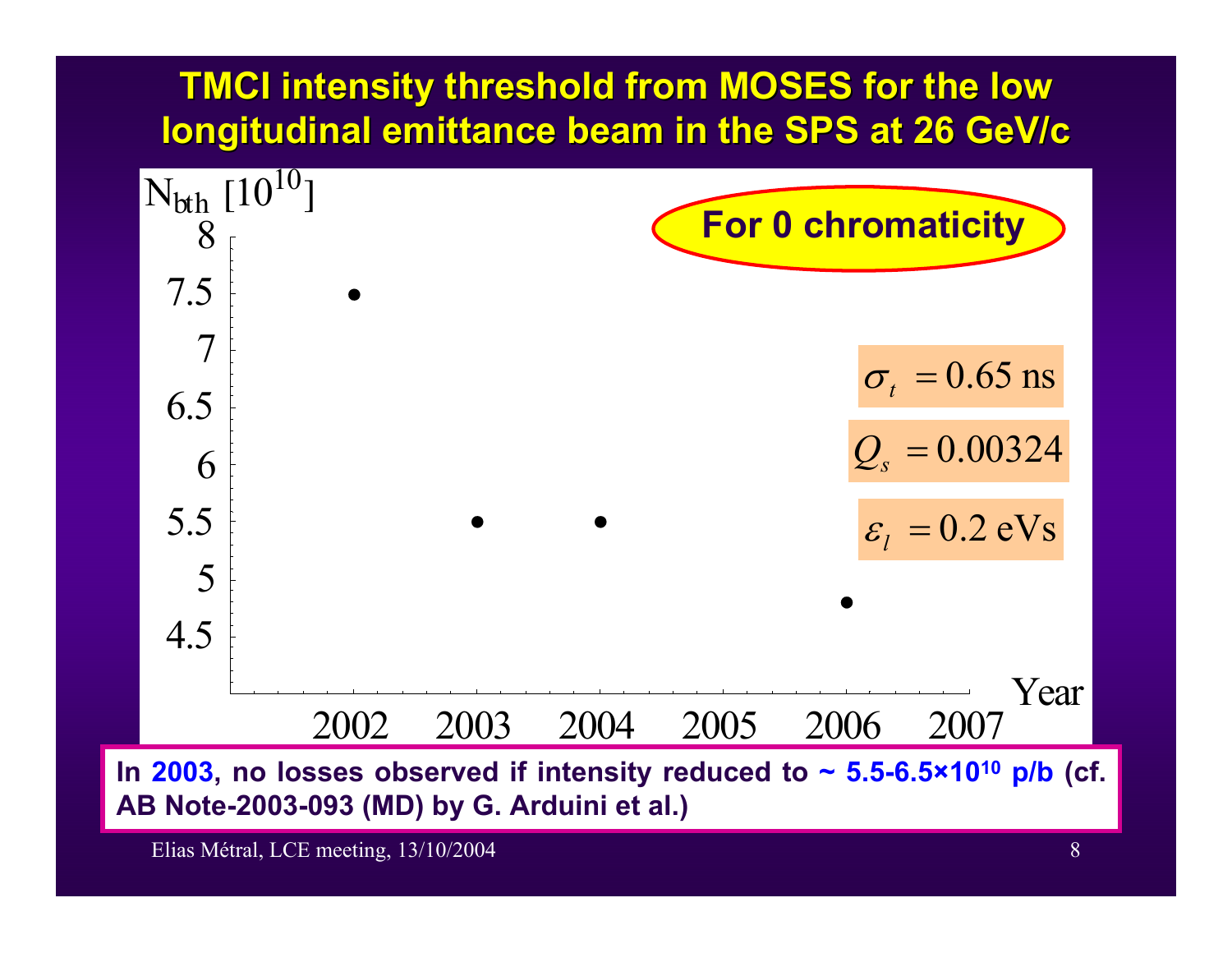**TMCI intensity threshold from MOSES for the very low longitudinal emittance beam in the SPS at 26 GeV/c in 2003** 

$$
\sigma_t = 0.55 \,\text{ns} \qquad Q_s = 0.00324 \qquad \varepsilon_l = 0.15 \,\text{eV}\,\text{s}
$$

• **MOSES** 
$$
\implies
$$
  $N_{\text{bth}} = 4.5 \times 10^{10} \text{ p/b}$ 

 $\blacklozenge$  Measurements  $\Longrightarrow$   $N_{\text{bth}} \approx 3\!-\!4\!\times\!10^{10}$   $\text{p/b}$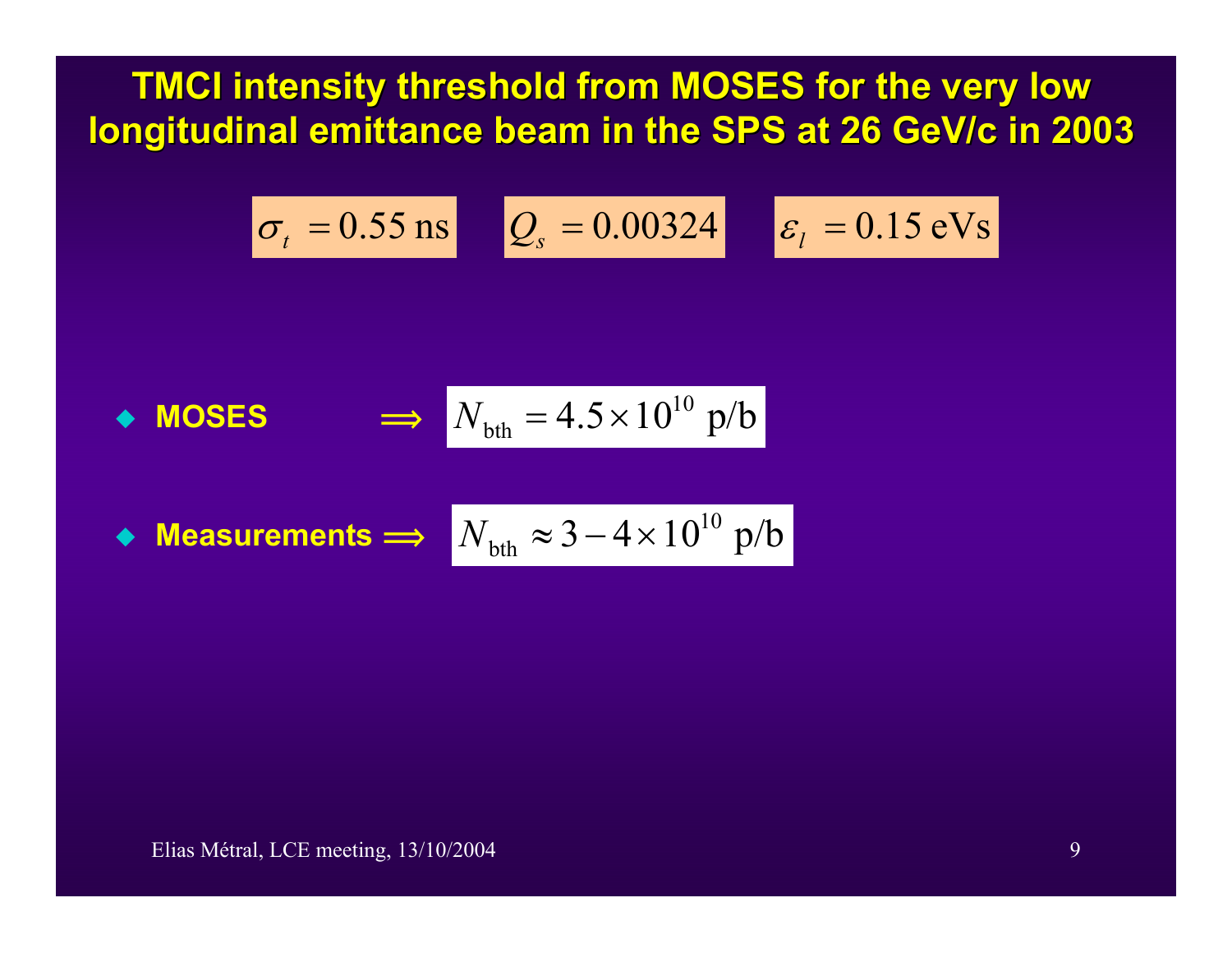

- ν  $\frac{s}{\lambda/\lambda^2}$ 

Real ( ν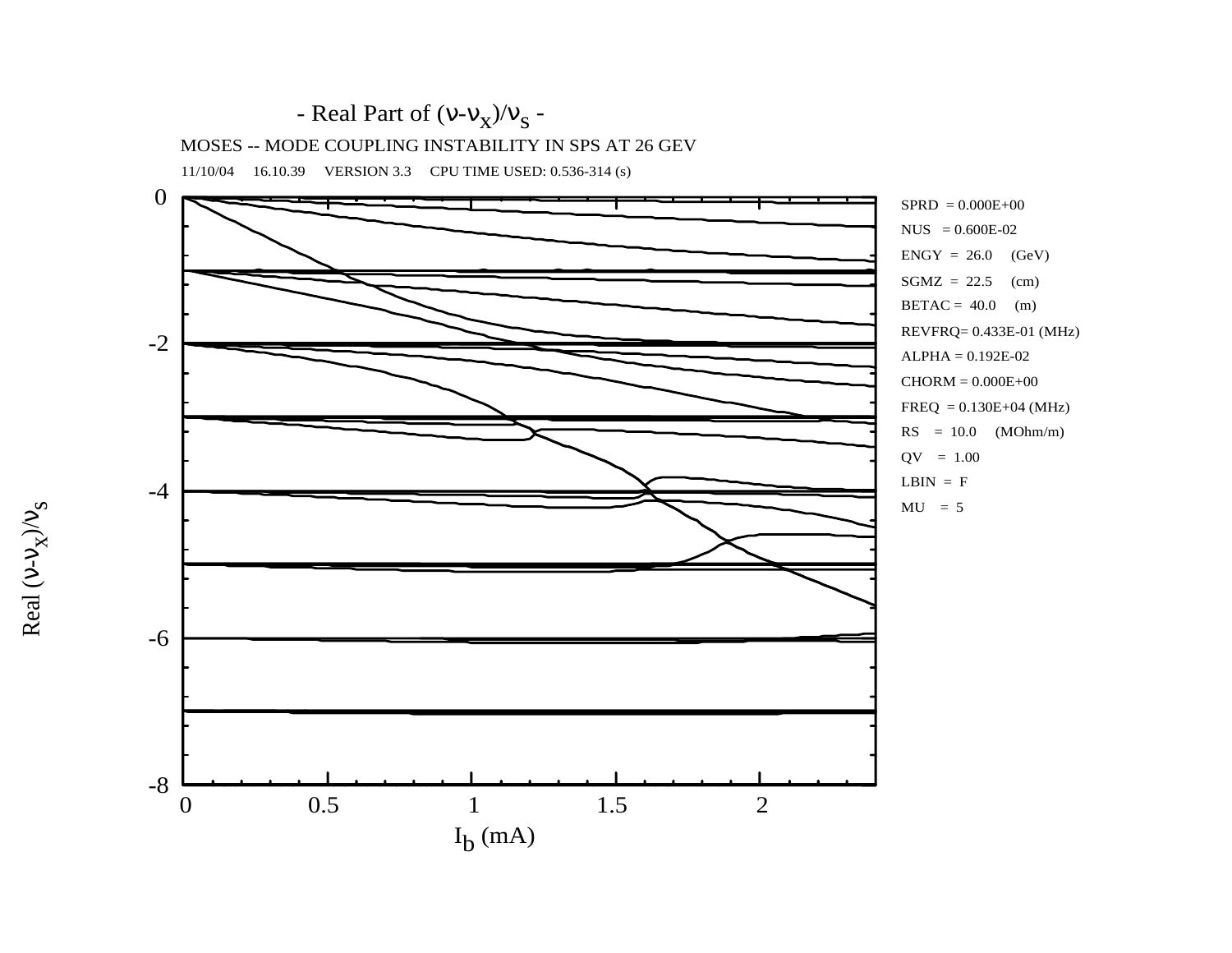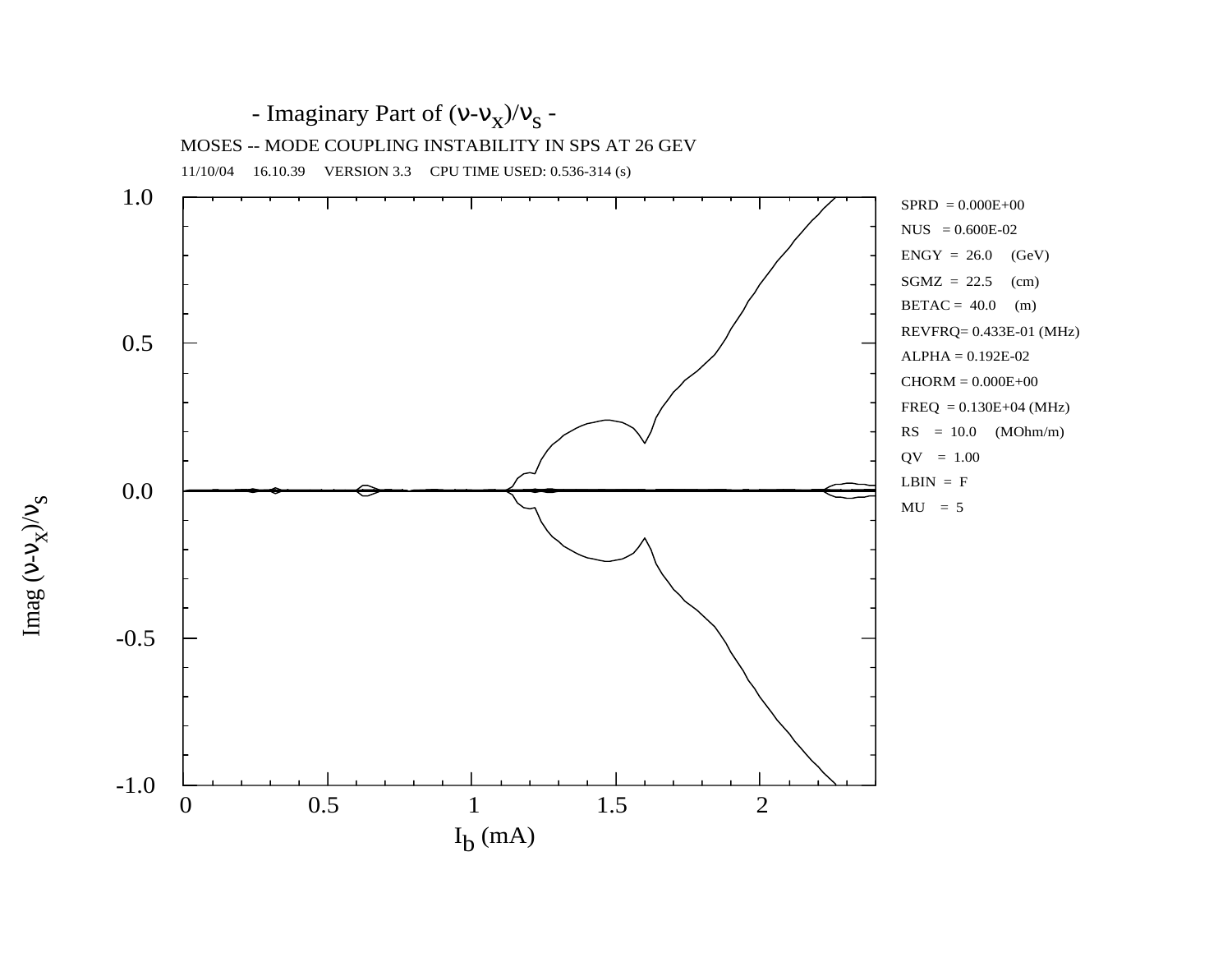



- ν  $\frac{s}{\lambda/\lambda^2}$ 

Real ( ν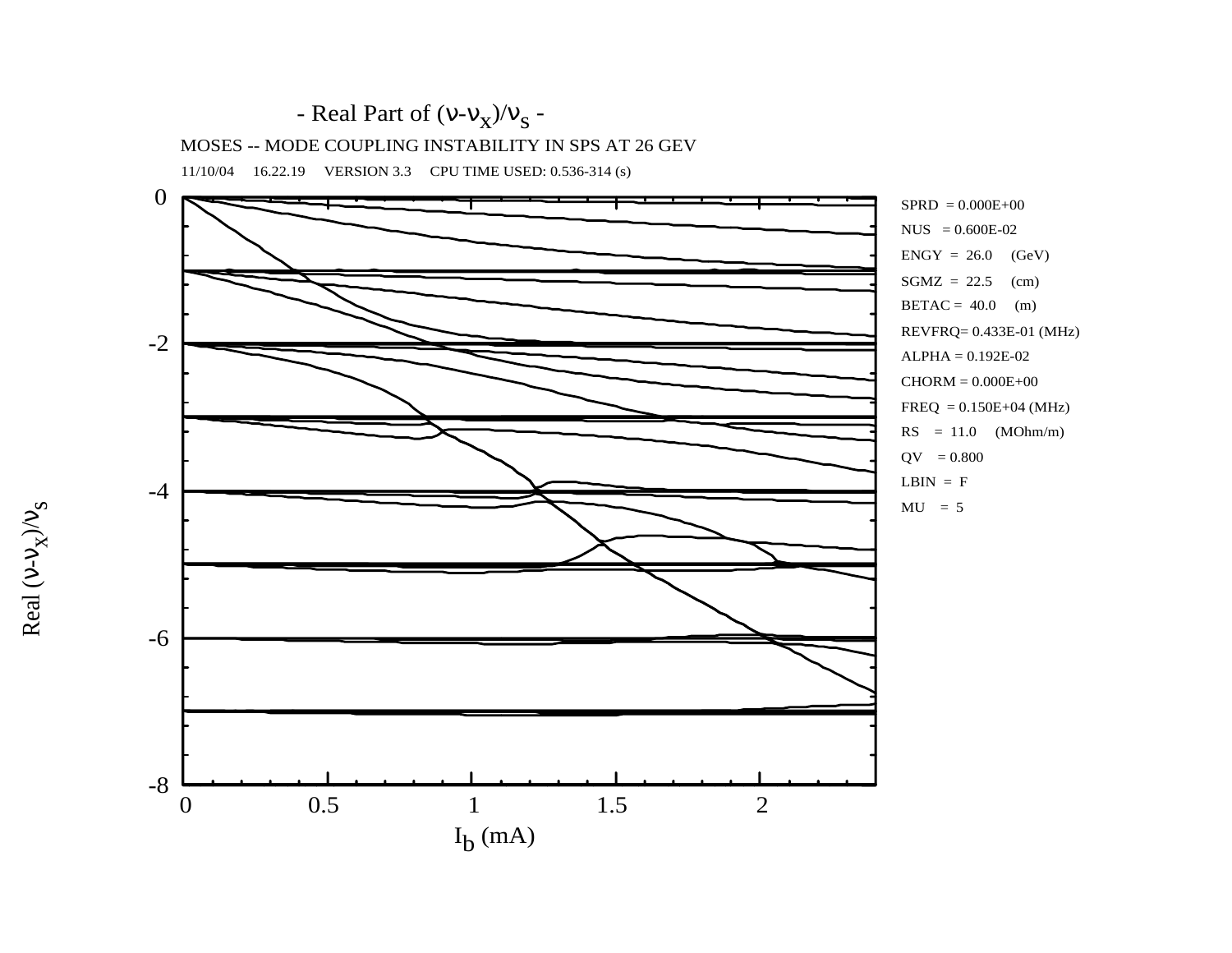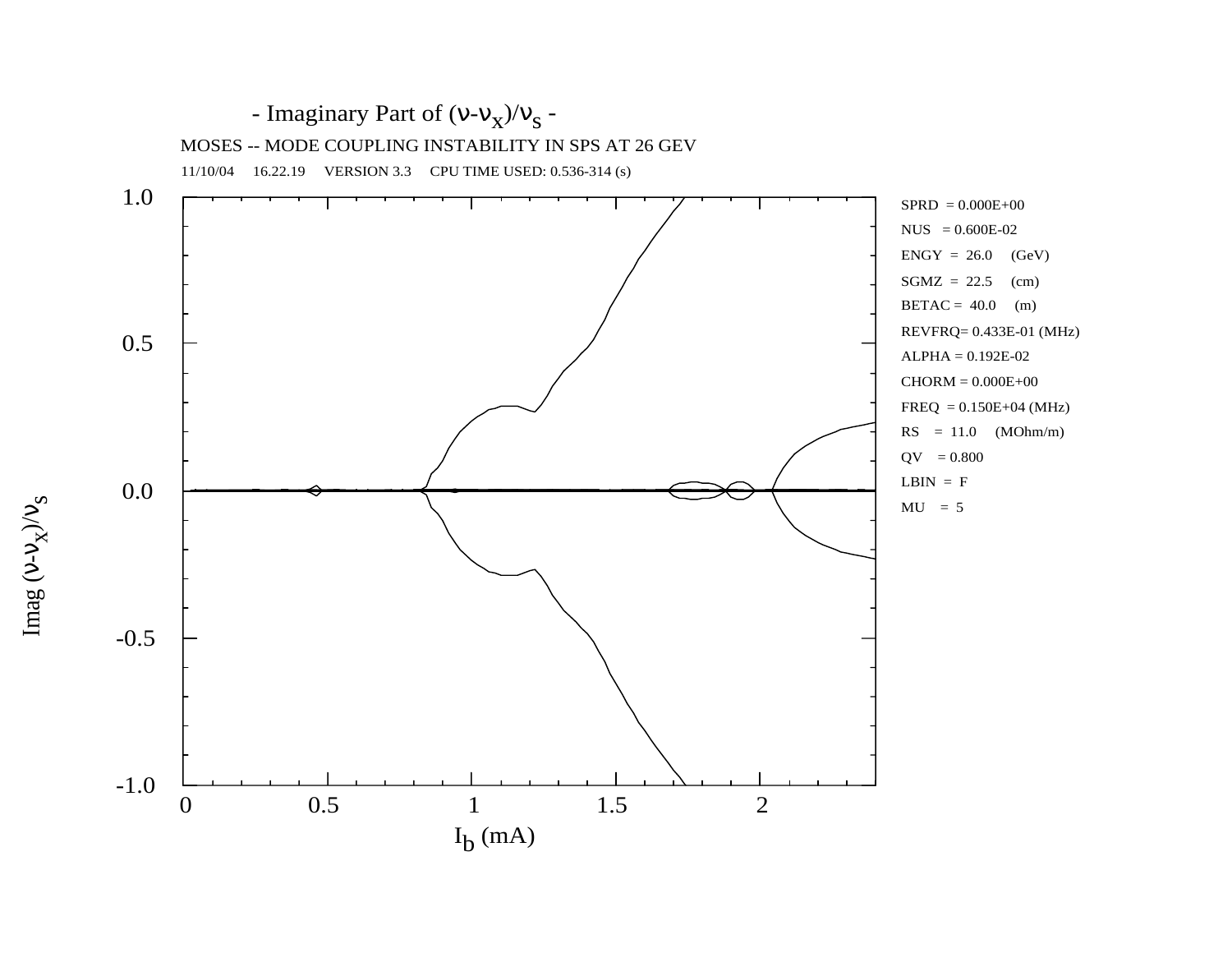

12/10/04 06.22.45 VERSION 3.3 CPU TIME USED: 0.536-314 (s)

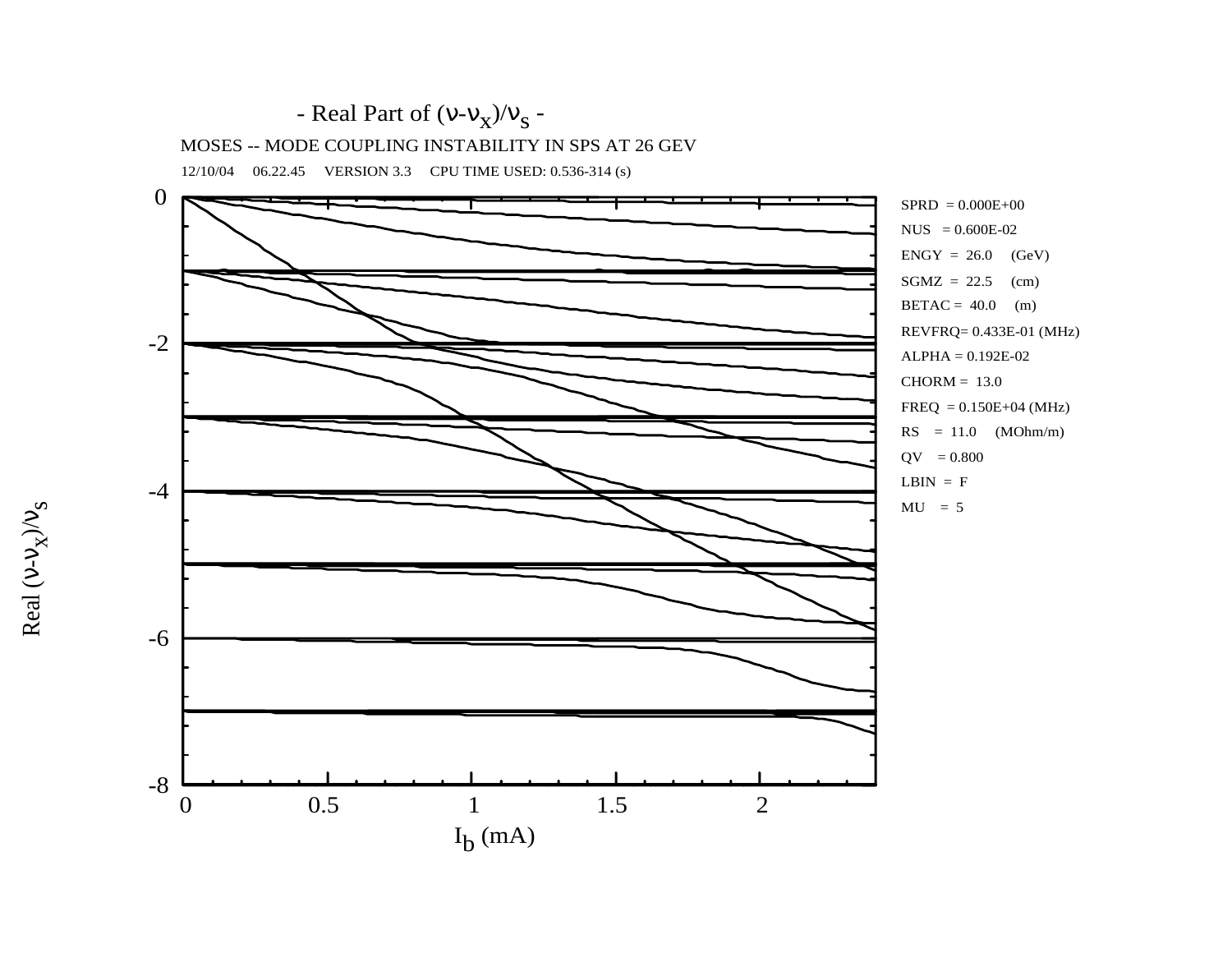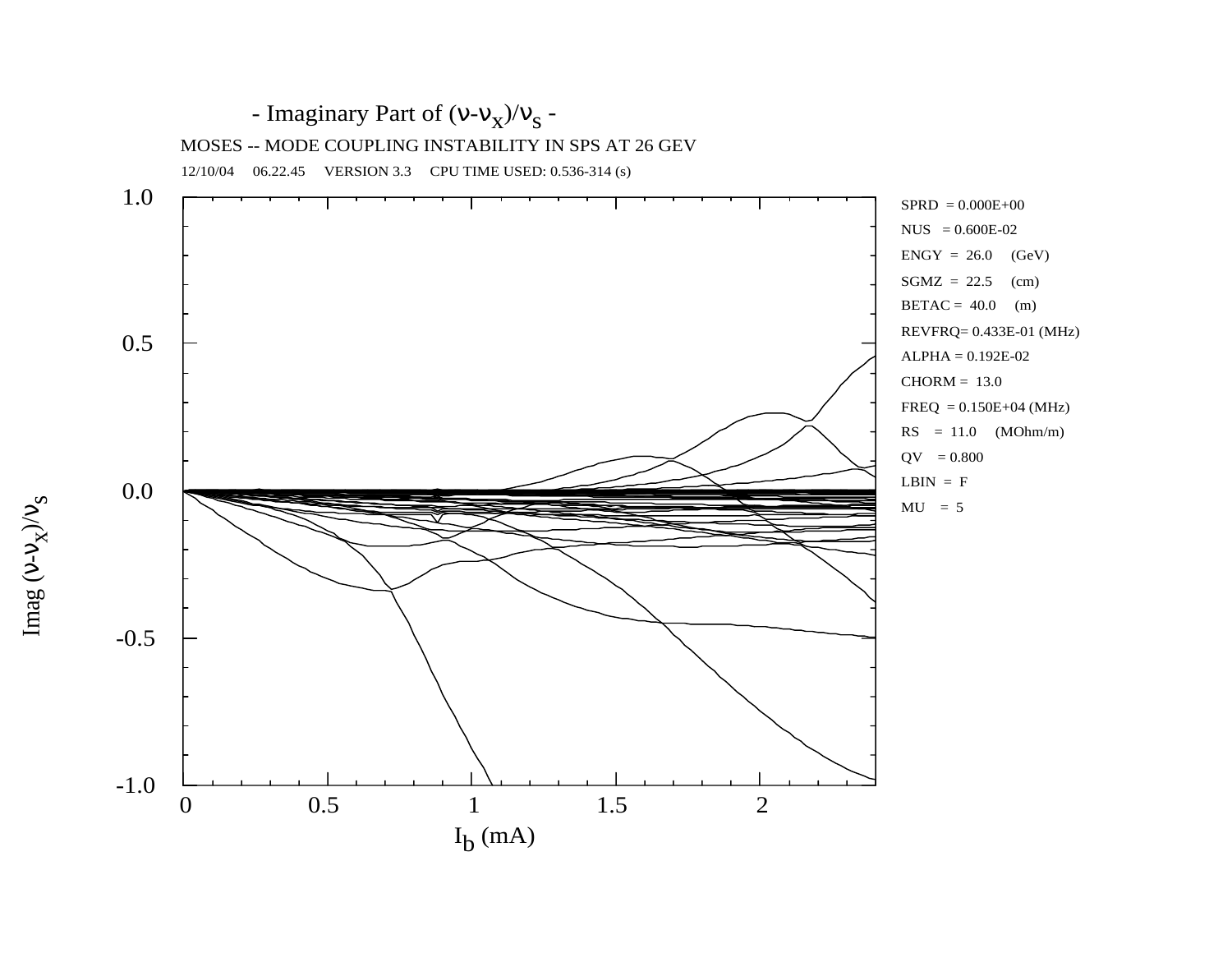

11/10/04 16.24.09 VERSION 3.3 CPU TIME USED: 0.536-314 (s)

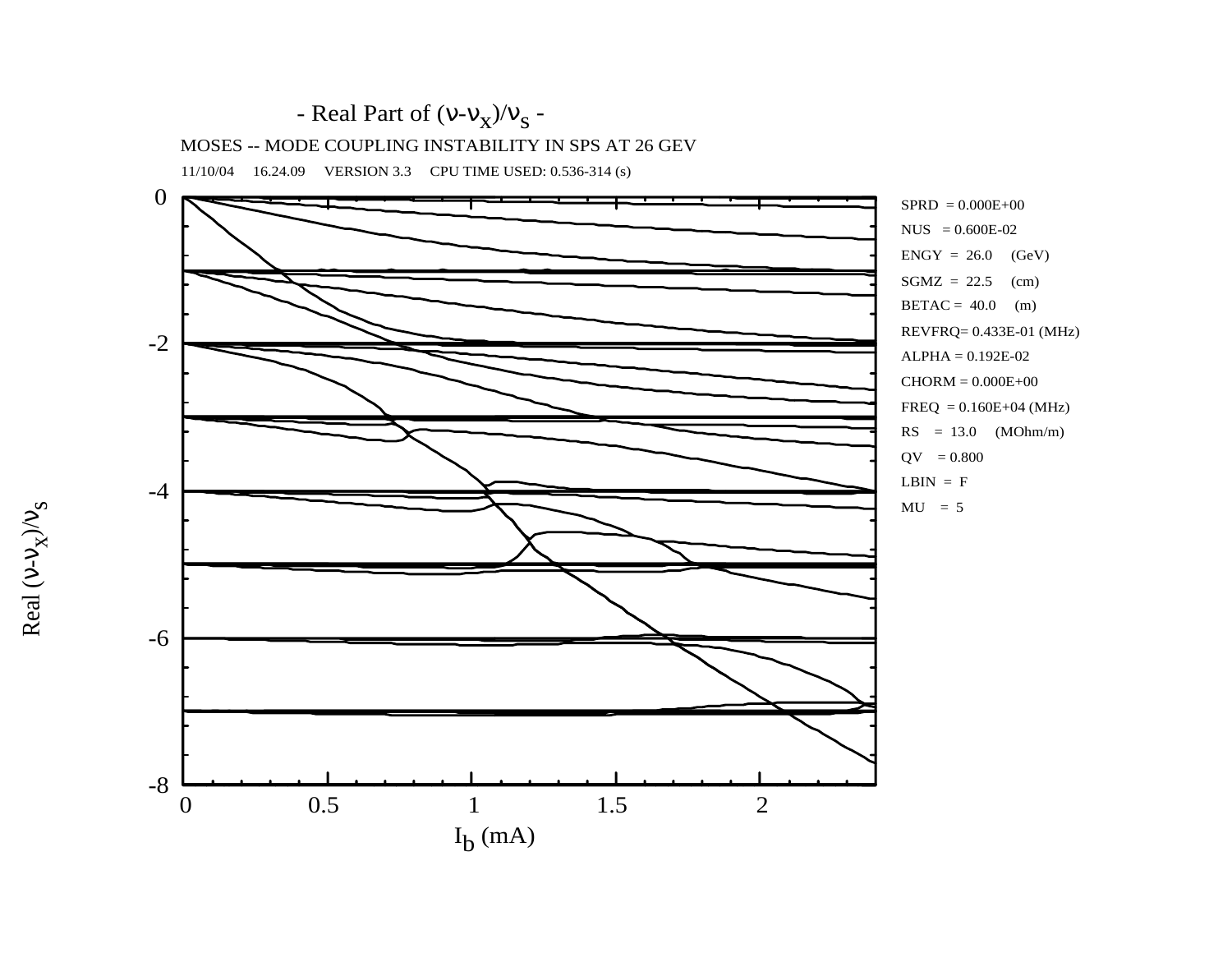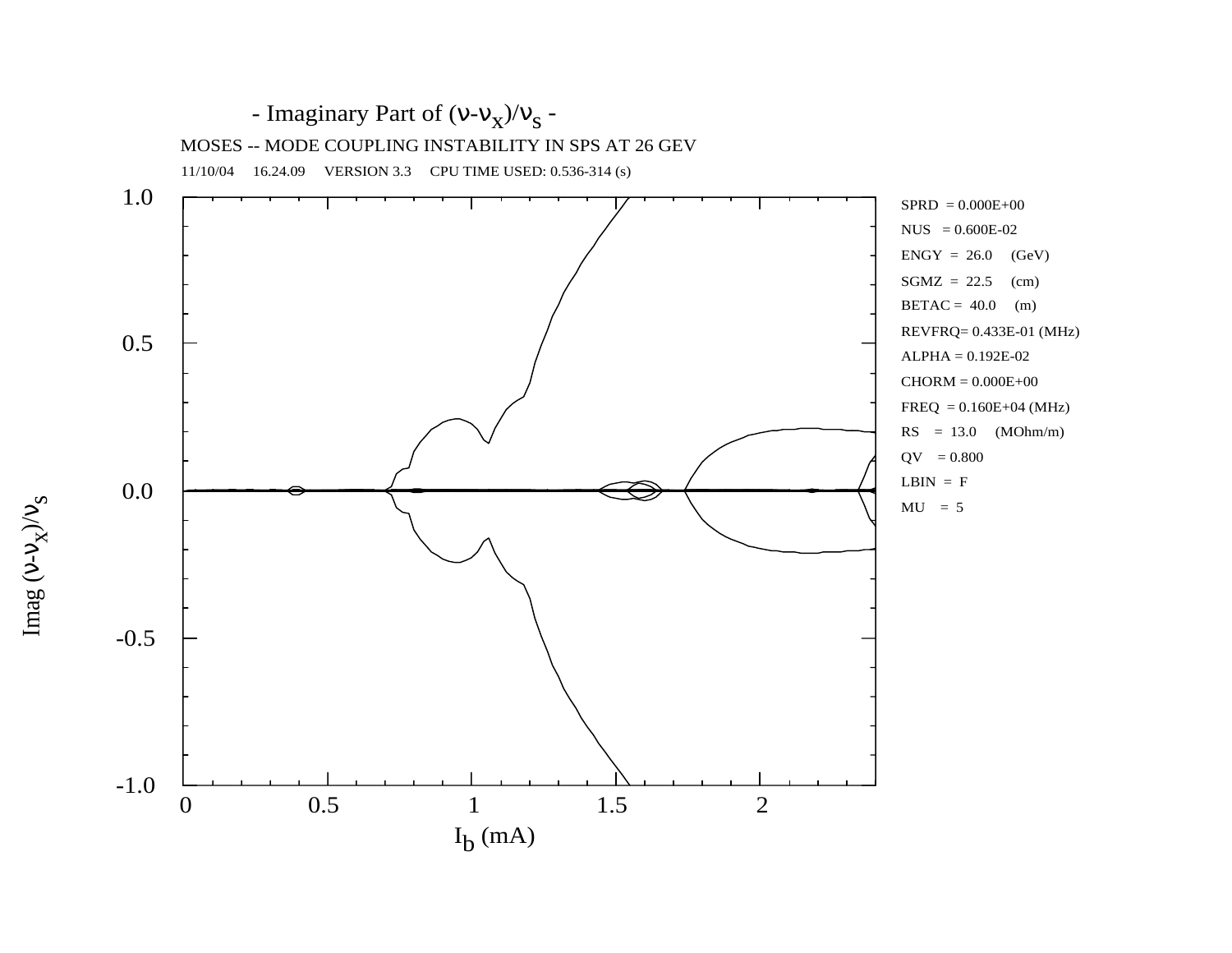

12/10/04 06.24.50 VERSION 3.3 CPU TIME USED: 0.536-314 (s)

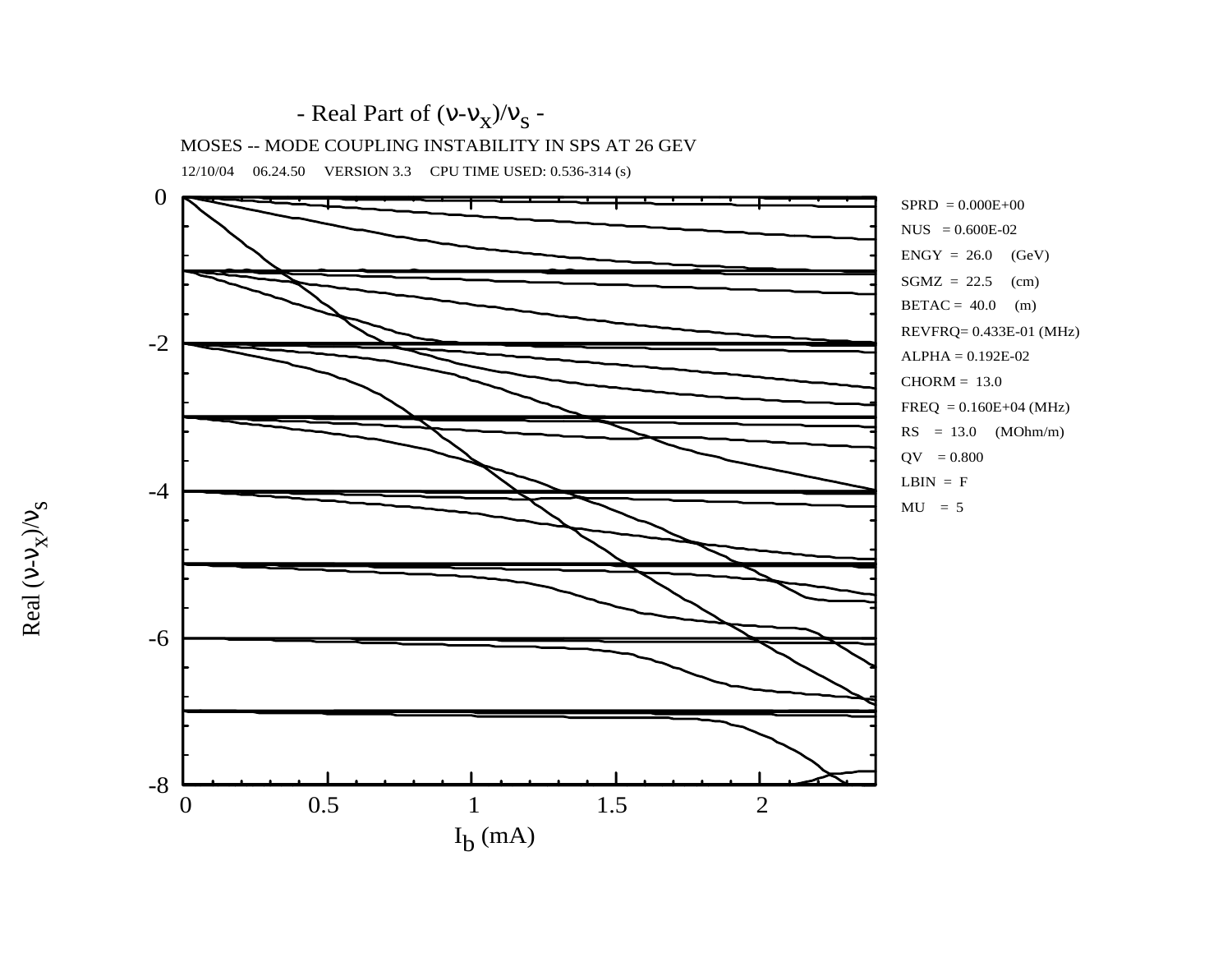

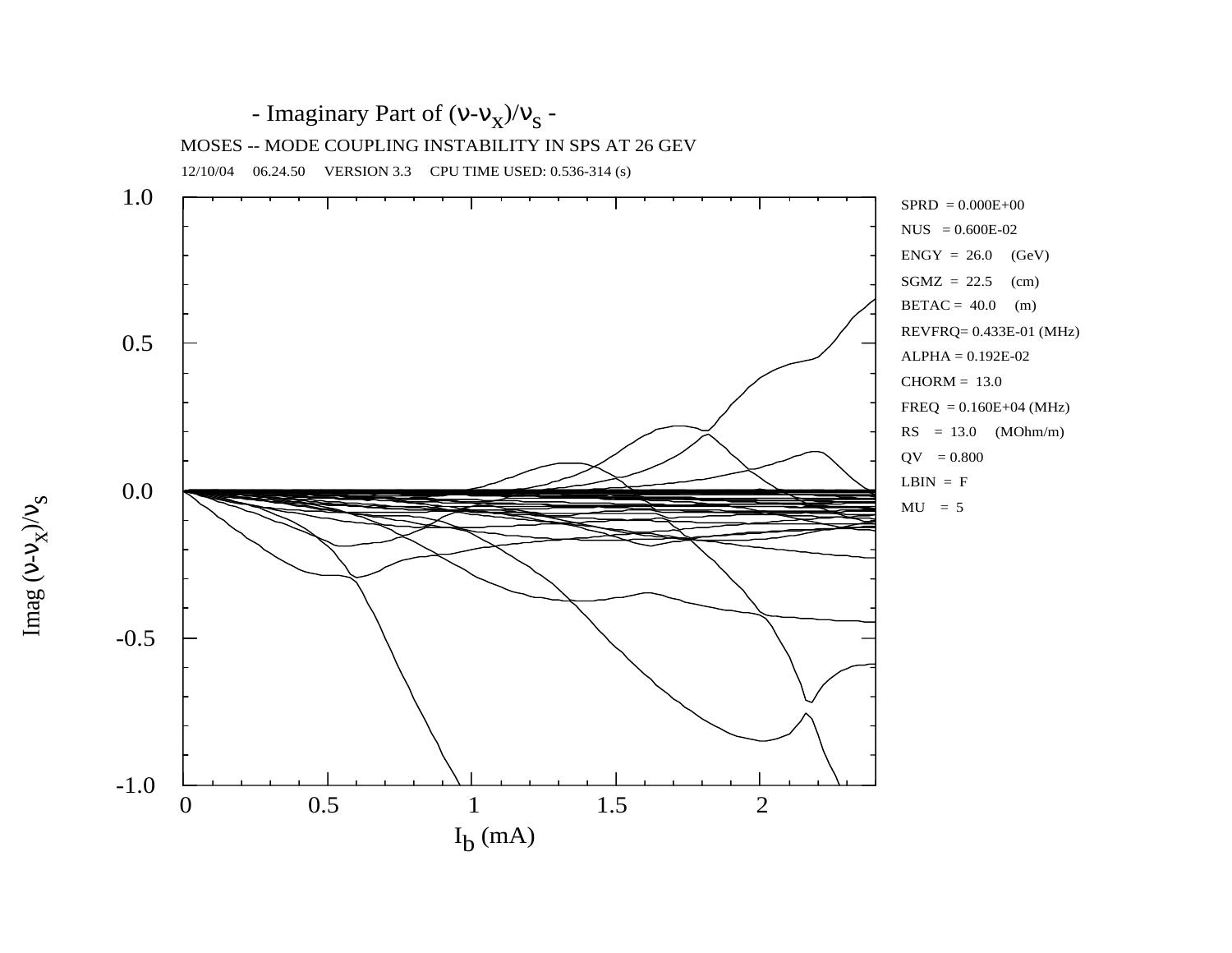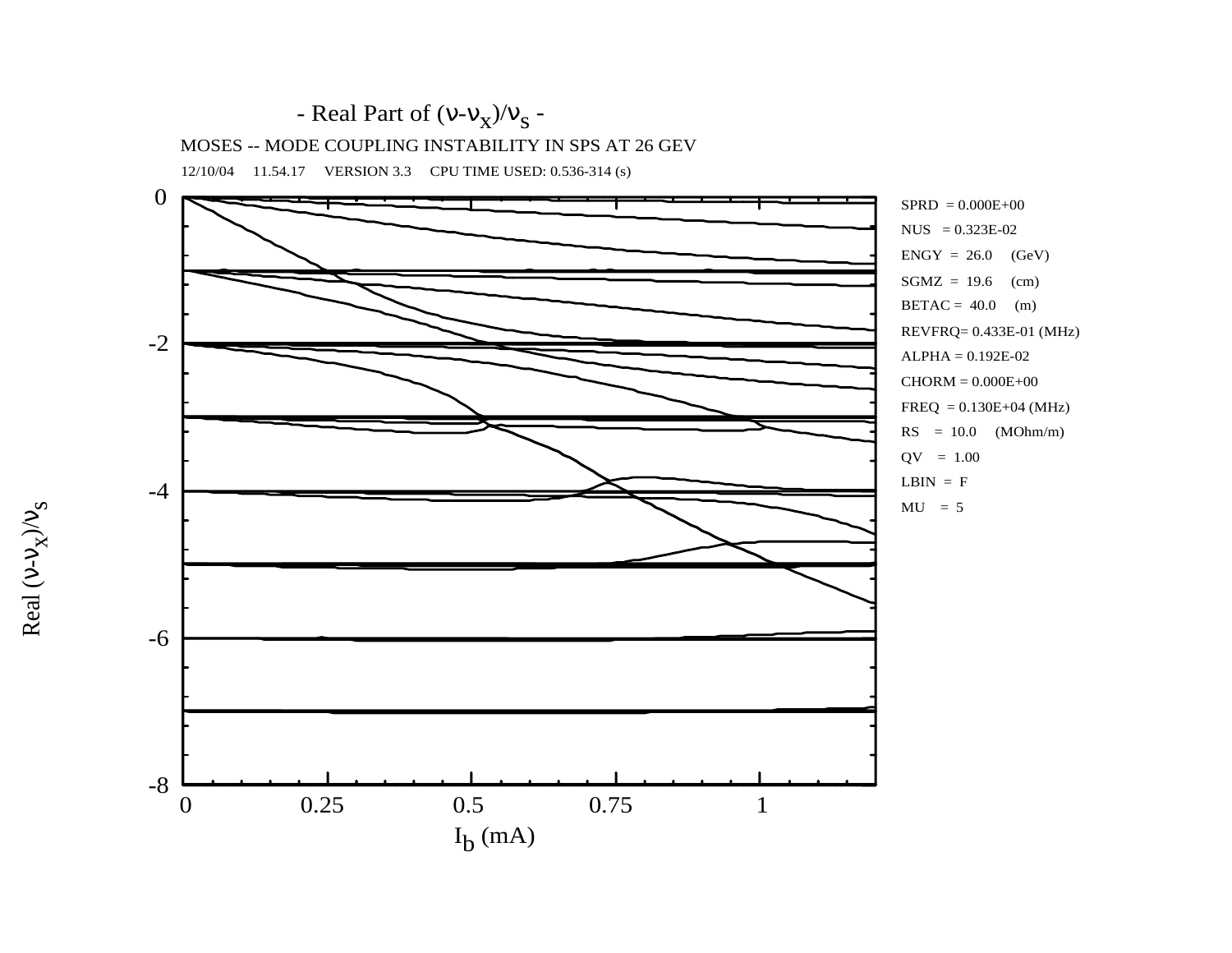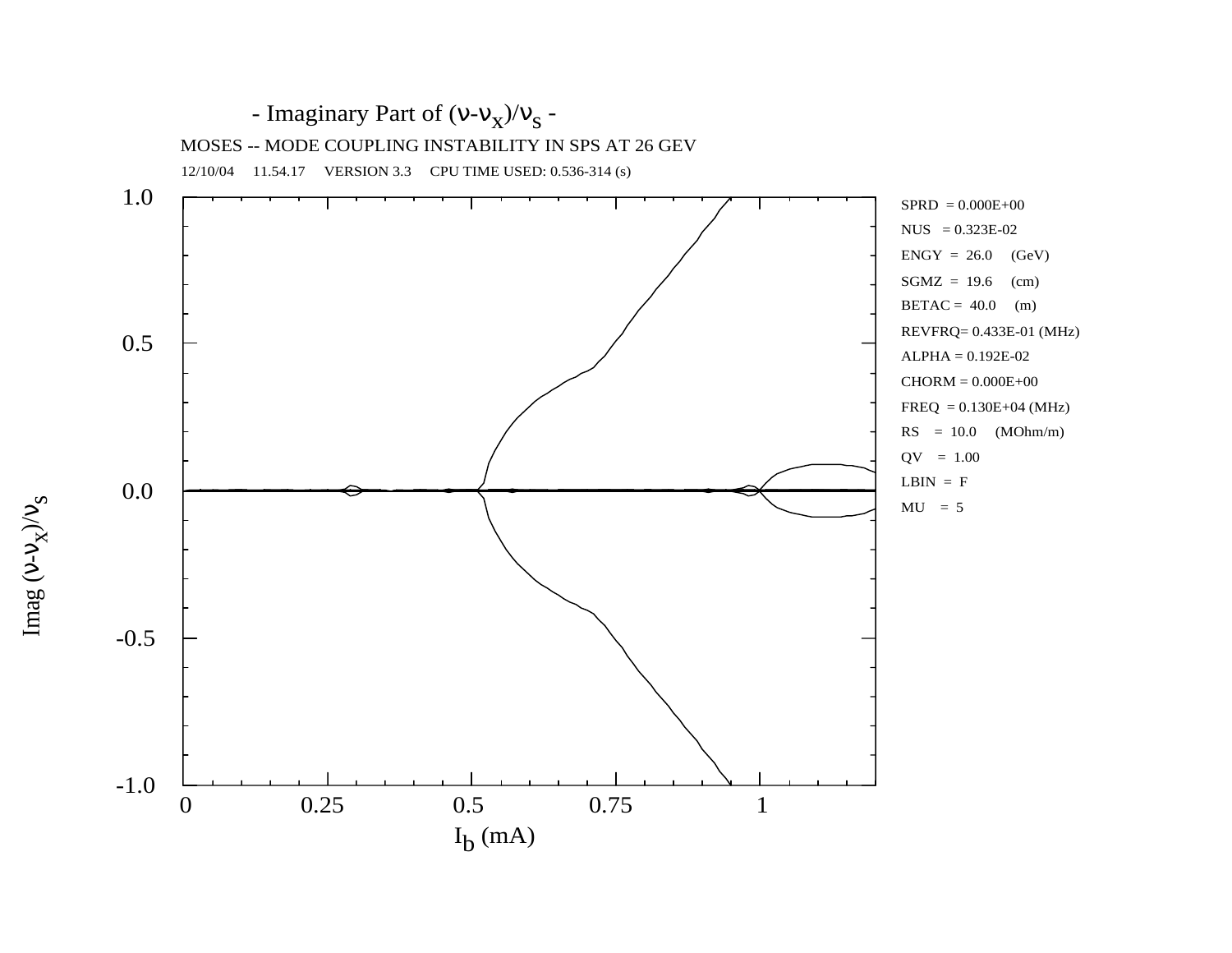

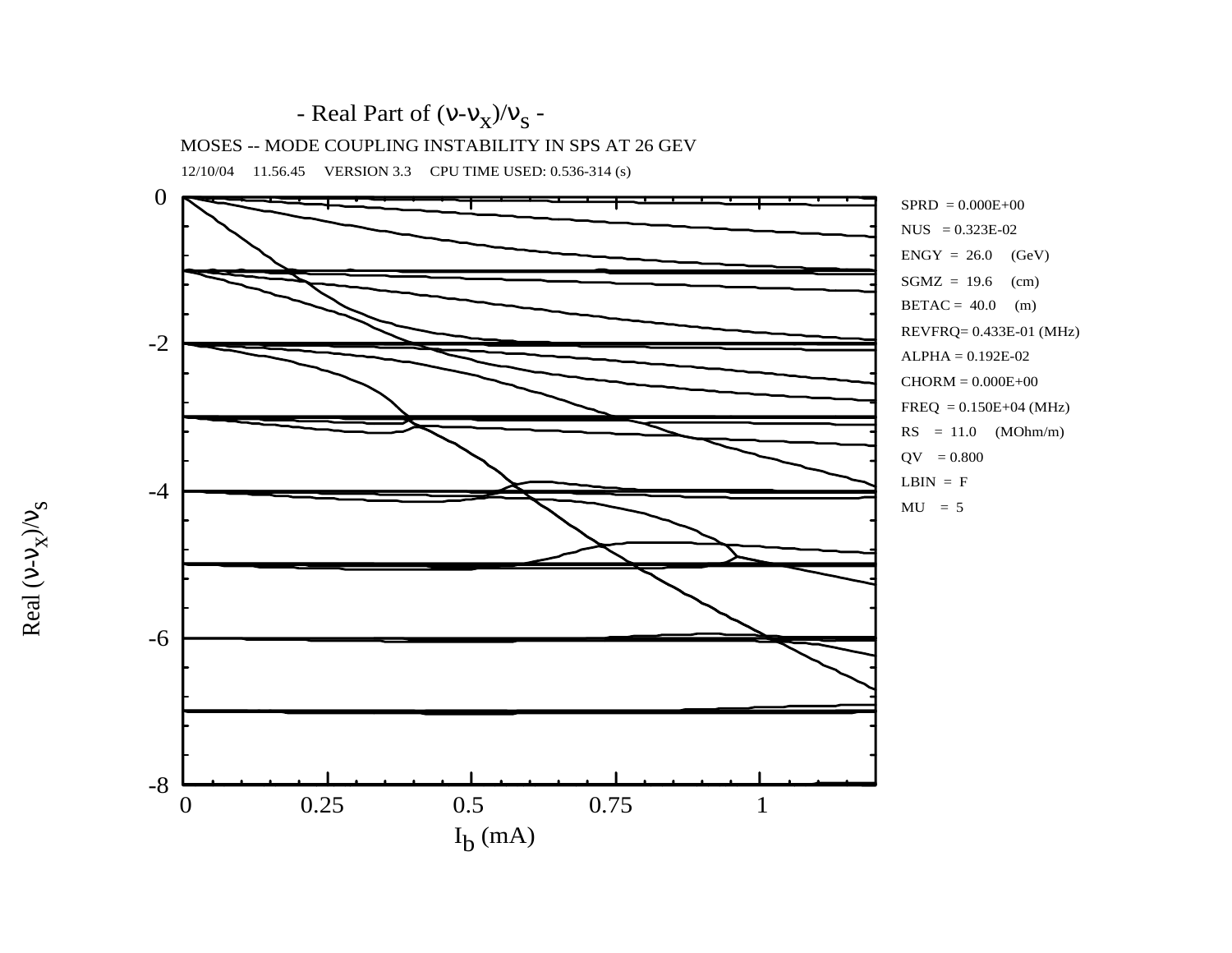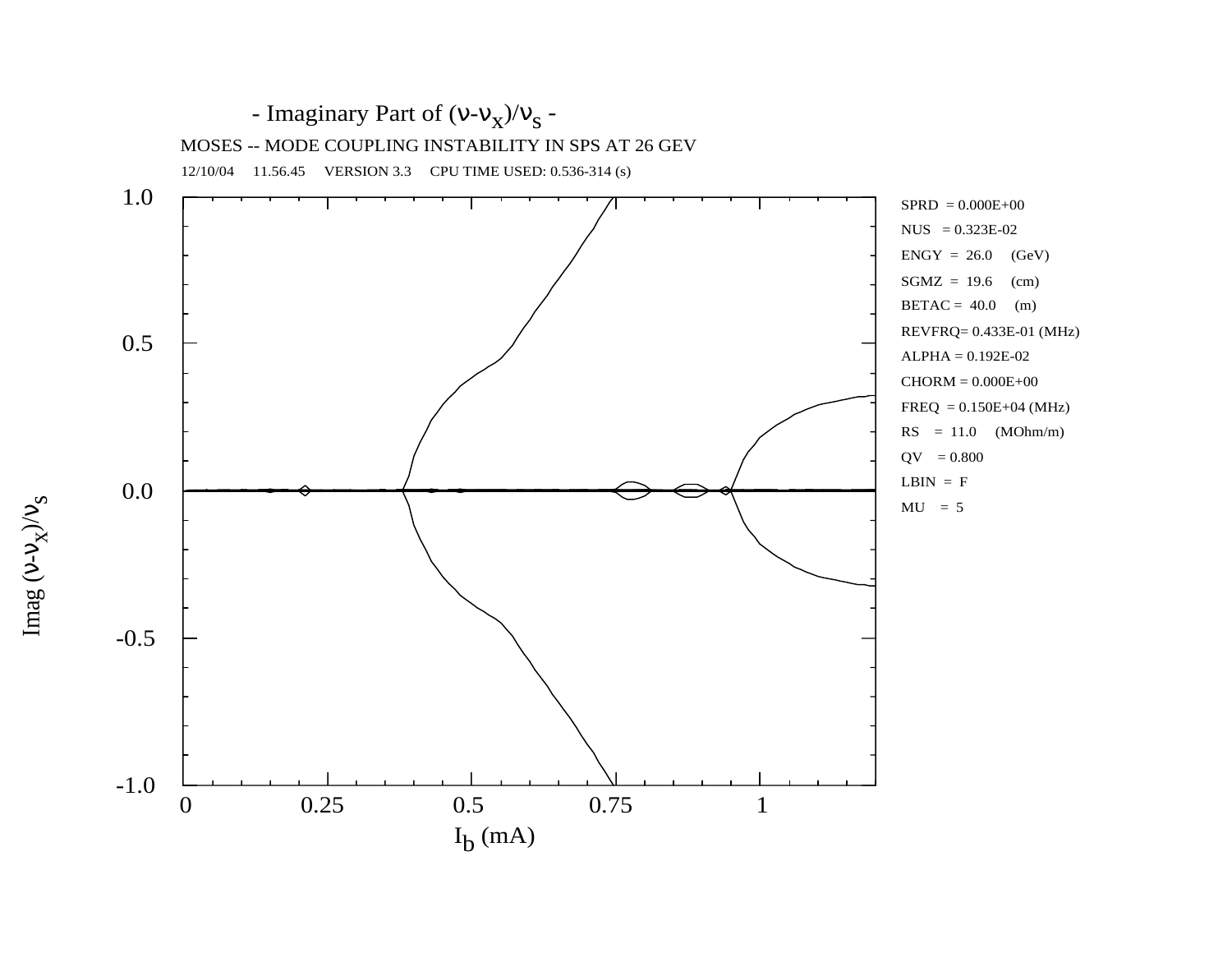

12/10/04 12.00.16 VERSION 3.3 CPU TIME USED: 0.536-314 (s)

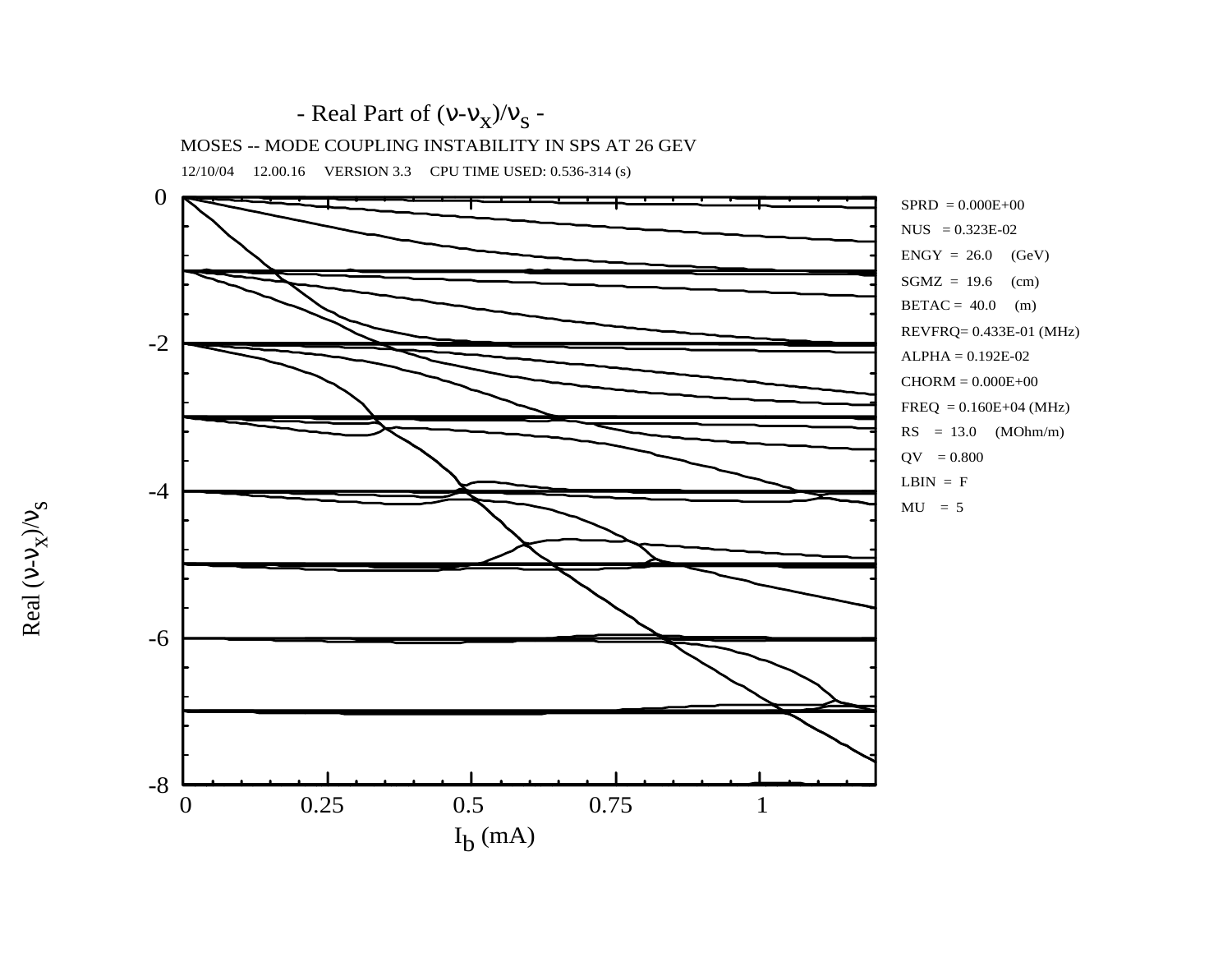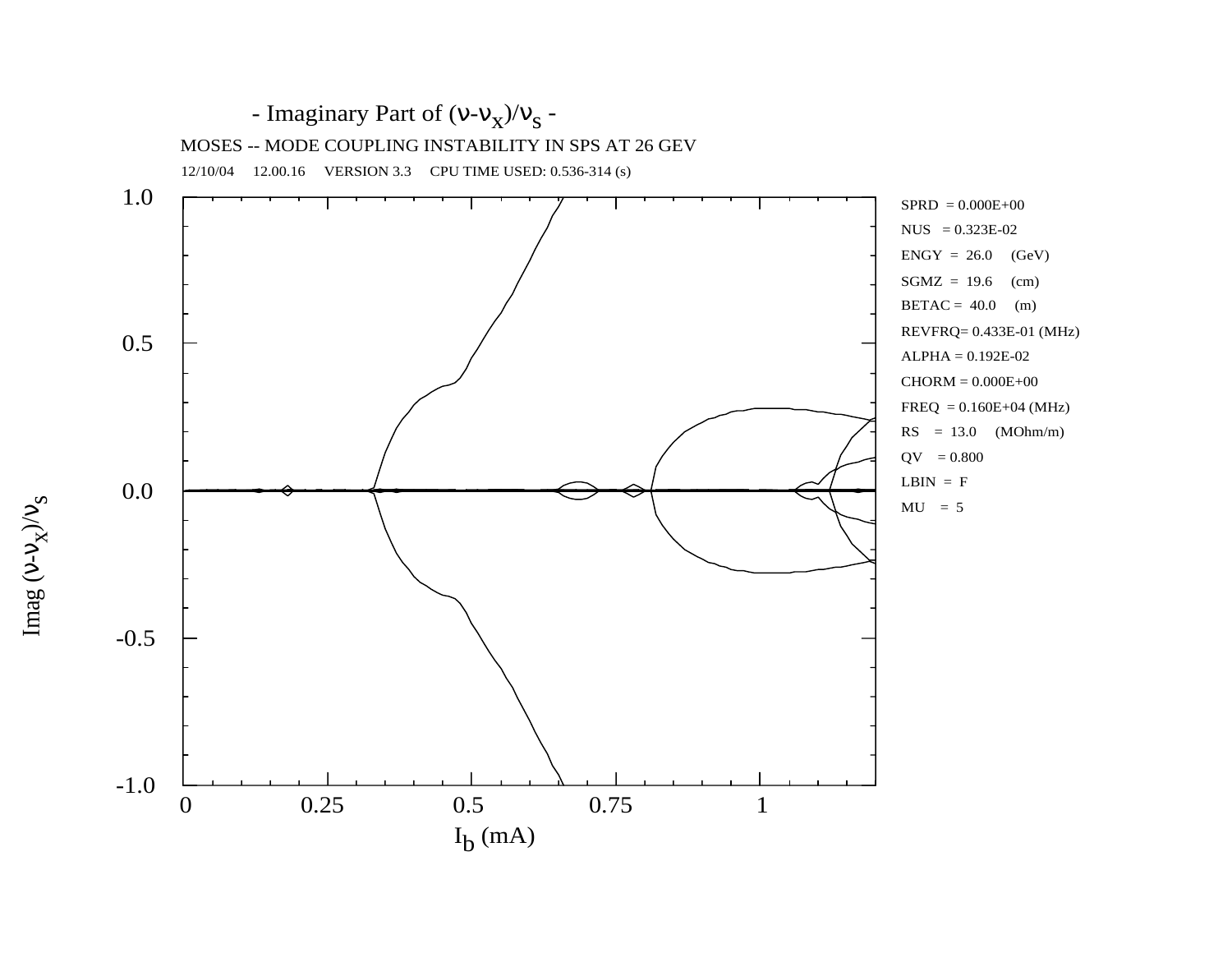

Real ( ν

- ν

 $\frac{s}{\lambda/\lambda^2}$ 

 $ENGY = 26.0$  (GeV)  $SGMZ = 16.5$  (cm)  $BETAC = 40.0$  (m) REVFRQ= 0.433E-01 (MHz) ALPHA = 0.192E-02 CHORM = 0.000E+00  $FREQ = 0.150E + 04$  (MHz)  $RS = 11.0$  (MOhm/m)

$$
RIN - F
$$